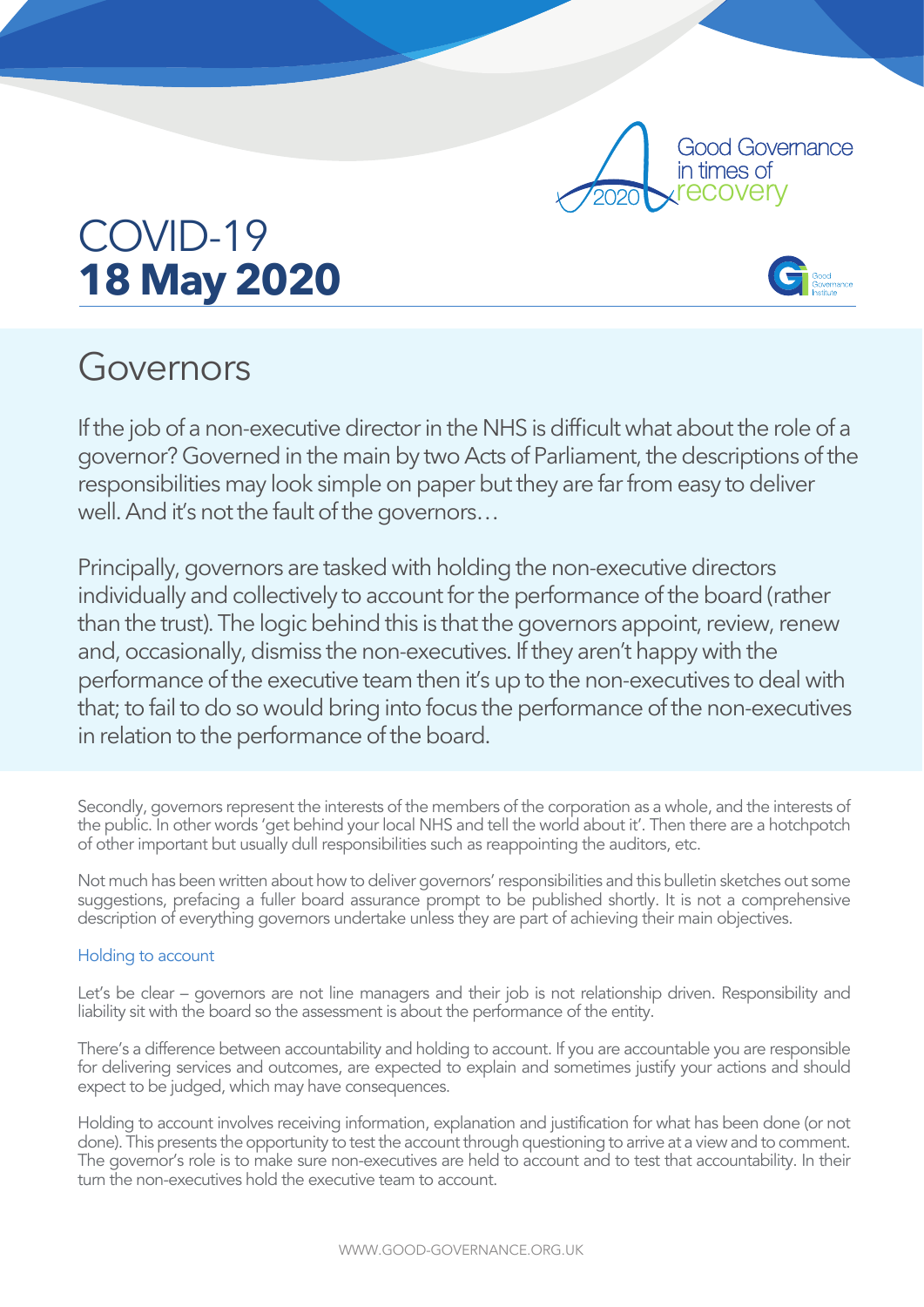### Critical friend

Clearly, this cannot just be a paper exercise. Governors need to see non-executives in action at board meetings and also in committee where you are much more likely to see people's real capabilities. The nervousness about inviting governors to committee meetings is ill-founded. If they are not prepared to be a critical friend – with the emphasis on friend – then they have no business being a governor. The code of conduct for governors and the confidentiality arrangements they sign up to match those of board members so there should be no issue sharing papers, discussions and insights with them. Governors will bring a different perspective and their views are as valid as anybody's. At GGI when we are evaluating boards, we find the governors key informed witnesses who are able to give a view of board performance over time.

"Not much has been written about how to deliver governors' responsibilities and this bulletin sketches out some suggestions, prefacing a fuller board assurance prompt"

Setting up governor groups to offer their perspective on particular subject areas or for specific tasks offers opportunities for directors and governors to work together to solve trust issues and provide insights into the holding to account

As a governor, how should you assess this? The CQC looks at how well-led a trust is as a key part of its assessment and the criteria it uses are helpful to frame thinking:

- Consider the leadership capability and capacity of the board is it visible and approachable?
- Does the board show clear vision and a credible strategy, built from a good design process and are discussions driven from the strategy?
- Is there an evident and palpable culture of high quality care does the board take notice of what patients and staff are saying?
- Are responsibilities clear are there roles and systems in place and in use to promote good governance?
- How well is risk managed are strategic risks linked to strategy and is the board assurance framework a driving force for the work of the board?
- Does the board deal with data or information are they being given the wherewithal to make informed decisions that can be challenged and acted on?
- Is there a yearning to learn are innovation, improvement and development running through the veins of the organisation? How open is the culture as evidenced by people's willingness to report incidents, speak out and tell it how it is, safe in the knowledge that there will be a positive response?

#### Representation

If holding to account is difficult, that's nothing compared with representing the interests of the members of the trust and the public. This is best seen as a joint endeavour between the trust and the governors. Foundation trusts have the equally challenging responsibility in statute to develop a membership reflecting the make-up of their communities. In multi-cultural areas of the country this is quite a task. It is always a challenge to get younger people, indeed people of working age, involved. We see very varied attempts to engage with the so-called 'hard-to-reach' voices. Some trusts and governors groups are much more imaginative about discharging their responsibilities than others. Not all trusts make meaningful resources available to governors to enable this element of their role.

Most trusts have a newsletter in physical and electronic form and offering governors space to talk about themselves and what they are doing can be invaluable as can taking a step further and offering an insert covering governor matters.

Others run governor working groups dealing with membership development. Devising a membership strategy offers something measurable and acknowledges the value the trust places on developing its membership. After all, the NHS is the people's service and engagement lies near the heart of providing good services.